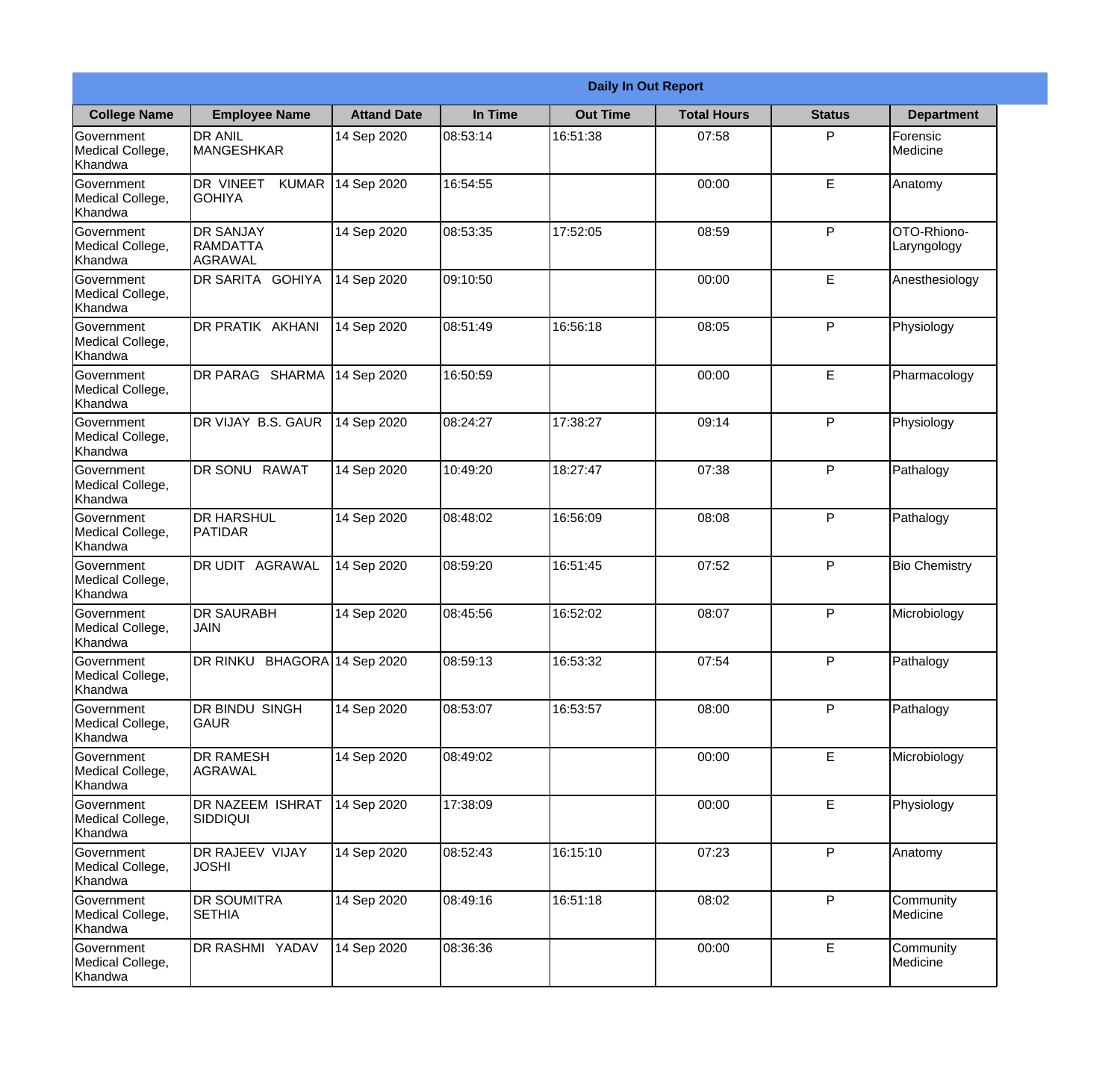| <b>Designation</b>                  | <b>Category</b>     |
|-------------------------------------|---------------------|
| Assistant Professor   Para Clinical |                     |
| Professor                           | <b>Non Clinical</b> |
| Professor                           | Clinical            |
| Professor                           | Clinical            |
| <b>Assistant Professor</b>          | Non Clinical        |
| Professor                           | Para Clinical       |
| Associate Professor Non Clinical    |                     |
| Demonstrator/Tutor   Para Clinical  |                     |
| Assistant Professor   Para Clinical |                     |
| Associate Professor Non Clinical    |                     |
| Associate Professor Para Clinical   |                     |
| Assistant Professor   Para Clinical |                     |
| Associate Professor   Para Clinical |                     |
| Assistant Professor   Para Clinical |                     |
| Professor                           | <b>Non Clinical</b> |
| <b>Assistant Professor</b>          | Non Clinical        |
| <b>Assistant Professor</b>          | Para Clinical       |
| Assistant Professor   Para Clinical |                     |

## **Daily In Out Report**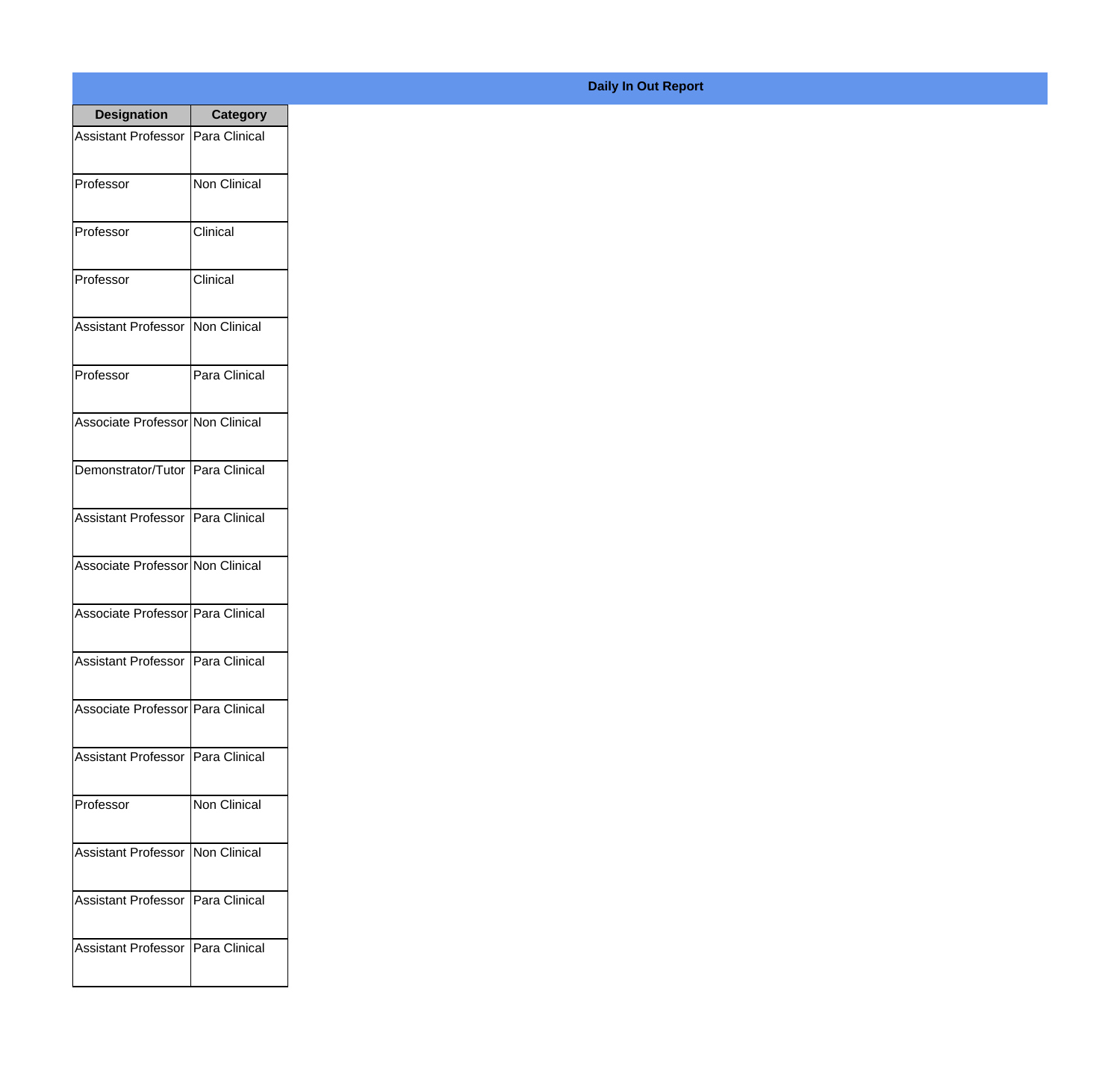|                                                  |                                                       |             |          |          | <b>Daily In Out Report</b> |              |                         |
|--------------------------------------------------|-------------------------------------------------------|-------------|----------|----------|----------------------------|--------------|-------------------------|
| <b>Government</b><br>Medical College,<br>Khandwa | <b>MR PIYUSH KUMAR</b><br><b>MISHRA</b>               | 14 Sep 2020 | 10:21:54 | 10:22:04 | 00:01                      | P            | Community<br>Medicine   |
| Government<br>Medical College,<br>Khandwa        | DR SACHIN PARMAR 14 Sep 2020                          |             | 08:44:26 | 18:18:03 | 09:34                      | $\mathsf{P}$ | Community<br>Medicine   |
| <b>Government</b><br>Medical College,<br>Khandwa | DR PRAMILA VERMA 14 Sep 2020                          |             | 08:52:53 | 16:52:34 | 08:00                      | P            | Paediatrics             |
| <b>Government</b><br>Medical College,<br>Khandwa | DR MANOJ BALKE                                        | 14 Sep 2020 | 09:24:43 | 13:35:19 | 04:11                      | $\mathsf{P}$ | Ophthalmology           |
| Government<br>Medical College,<br>Khandwa        | <b>DR GARIMA</b><br><b>AGRAWAL</b><br><b>VARSHNEY</b> | 14 Sep 2020 | 08:54:00 |          | 00:00                      | E            | Paediatrics             |
| Government<br>Medical College,<br>Khandwa        | DR SIDDHARTH<br><b>BANODE</b>                         | 14 Sep 2020 | 08:27:22 | 16:56:01 | 08:29                      | $\mathsf{P}$ | Pharmacology            |
| Government<br>Medical College,<br>Khandwa        | <b>DR CHANDNI</b><br>KAROLE                           | 14 Sep 2020 | 08:52:04 | 16:50:37 | 07:58                      | $\mathsf{P}$ | Ophthalmology           |
| Government<br>Medical College,<br>Khandwa        | DR PRIYA KAPOOR<br>KAPOOR                             | 14 Sep 2020 | 10:27:25 | 16:49:30 | 06:22                      | $\mathsf{P}$ | Pathalogy               |
| Government<br>Medical College,<br>Khandwa        | <b>DR SAPNA</b><br><b>MAHESHRAM</b>                   | 14 Sep 2020 | 08:45:26 | 08:45:34 | 00:00                      | AB           | Community<br>Medicine   |
| <b>Government</b><br>Medical College,<br>Khandwa | <b>DR SAPNA</b><br><b>I</b> MAHESHRAM                 | 14 Sep 2020 | 16:54:06 |          | 00:00                      | AB           | Community<br>Medicine   |
| Government<br>Medical College,<br>Khandwa        | <b>DR SEEMA</b><br><b>SUDHAKARRAO</b><br><b>SUTAY</b> | 14 Sep 2020 | 17:50:46 |          | 00:00                      | E            | Forensic<br>Medicine    |
| Government<br>Medical College,<br>Khandwa        | DR RAKESH SINGH<br><b>HAZARI</b>                      | 14 Sep 2020 | 17:00:48 |          | 00:00                      | E            | Pathalogy               |
| Government<br>Medical College,<br>Khandwa        | DR ANANT<br><b>TUKARAM PAWAR</b>                      | 14 Sep 2020 | 10:58:30 |          | 00:00                      | E            | Community<br>Medicine   |
| Government<br>Medical College,<br>Khandwa        | DR SHAIKH M.KHALIQ                                    | 14 Sep 2020 | 09:01:27 |          | 00:00                      | E            | <b>Bio Chemistry</b>    |
| Government<br>Medical College,<br>Khandwa        | <b>KUMAR</b><br><b>DR PANKAJ</b><br><b>JAIN</b>       | 14 Sep 2020 | 13:14:37 |          | 00:00                      | E            | <b>General Medicine</b> |
| Government<br>Medical College,<br>Khandwa        | DR ASHOK<br><b>BHAUSAHEB NAJAN</b>                    | 14 Sep 2020 | 08:49:08 | 16:51:26 | 08:02                      | $\mathsf{P}$ | Forensic<br>Medicine    |
| Government<br>Medical College,<br>Khandwa        | DR PRIYESH<br><b>MARSKOLE</b>                         | 14 Sep 2020 | 12:27:43 |          | 00:00                      | E            | Community<br>Medicine   |
| Government<br>Medical College,<br>Khandwa        | DR SANGEETA<br><b>CHINCHOLE</b>                       | 14 Sep 2020 | 08:38:23 |          | 00:00                      | E            | Physiology              |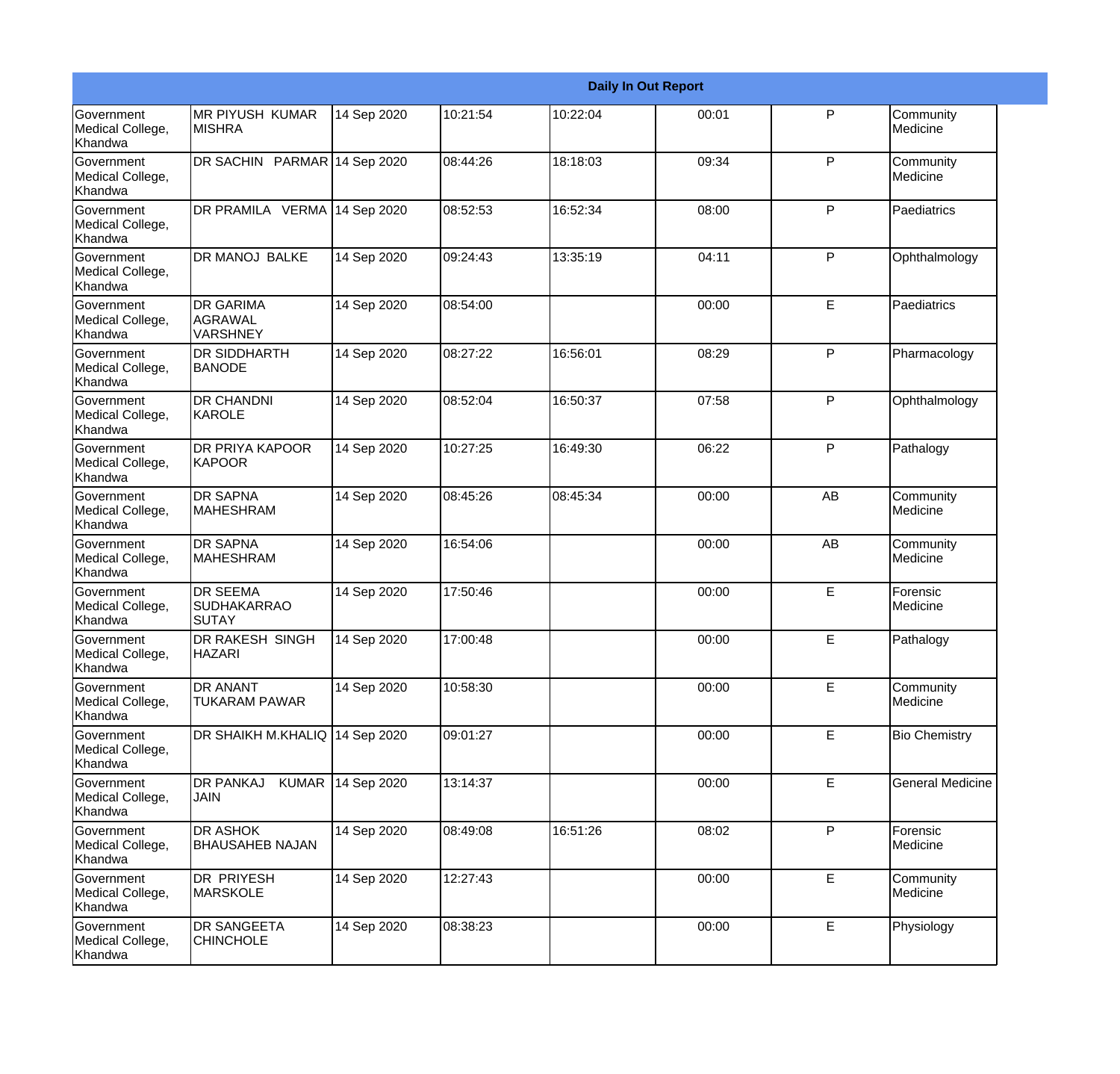| Statistician                        | Para Clinical |
|-------------------------------------|---------------|
| Assistant Professor   Para Clinical |               |
|                                     |               |
| Professor                           | Clinical      |
| Assistant Professor Clinical        |               |
| Associate Professor Clinical        |               |
| Associate Professor Para Clinical   |               |
|                                     |               |
| Assistant Professor Clinical        |               |
| Demonstrator/Tutor Para Clinical    |               |
| Associate Professor Para Clinical   |               |
| Associate Professor Para Clinical   |               |
| Professor                           | Para Clinical |
|                                     |               |
| Professor                           | Para Clinical |
| Professor                           | Para Clinical |
| Professor                           | Non Clinical  |
| Assistant Professor Clinical        |               |
|                                     |               |
| Associate Professor Para Clinical   |               |
| Associate Professor Para Clinical   |               |
| Demonstrator/Tutor Non Clinical     |               |
|                                     |               |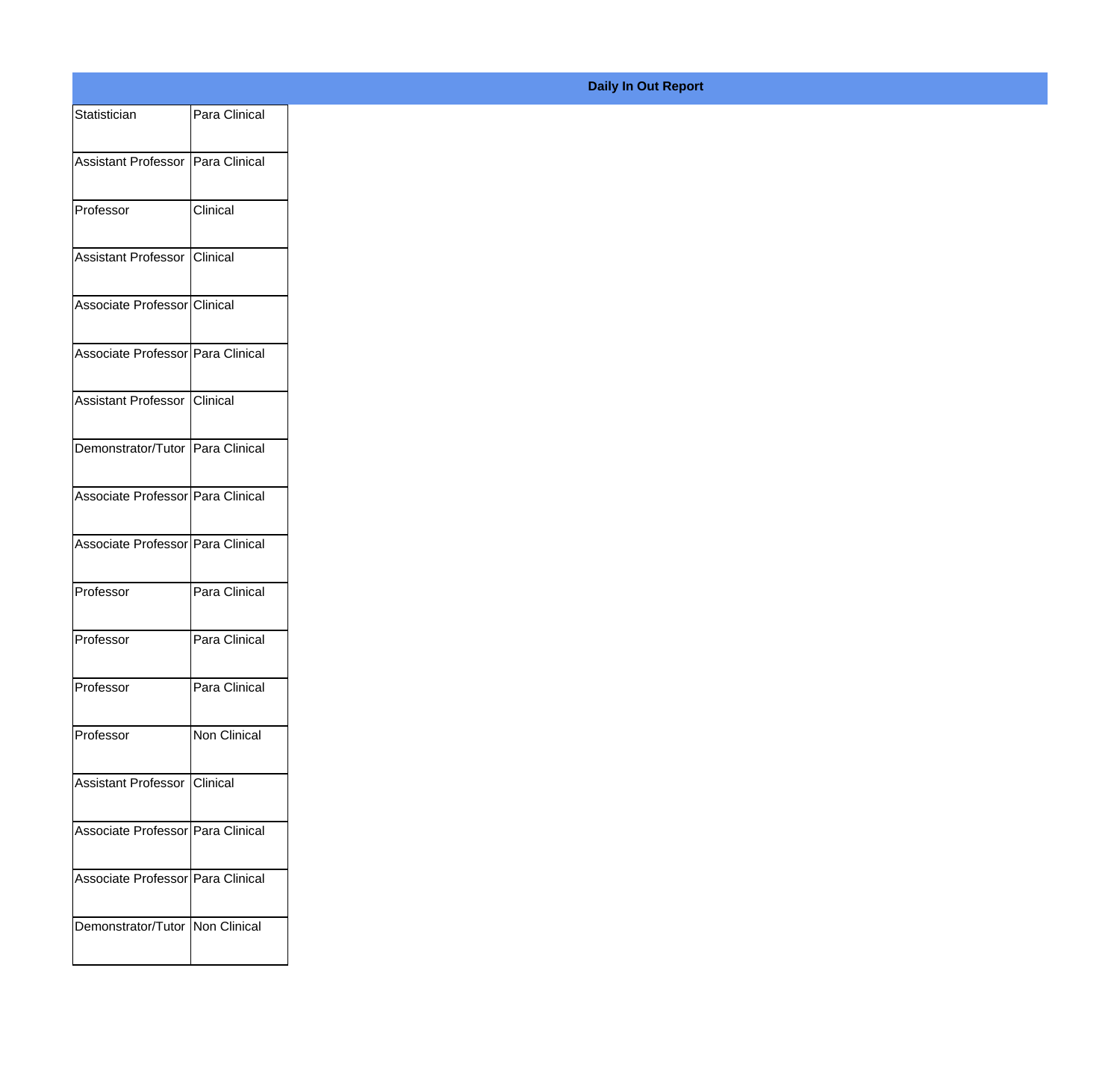|                                                  |                                        |             |          |          | <b>Daily In Out Report</b> |   |                             |
|--------------------------------------------------|----------------------------------------|-------------|----------|----------|----------------------------|---|-----------------------------|
| Government<br>Medical College,<br> Khandwa       | IDR NEERAJ KUMAR                       | 14 Sep 2020 | 09:46:36 | 18:19:41 | 08:33                      | P | Dentisry                    |
| <b>Government</b><br>Medical College,<br>Khandwa | DR NEERAJ KUMAR                        | 14 Sep 2020 | 18:19:51 |          | 08:33                      | P | Dentisry                    |
| <b>Government</b><br>Medical College,<br>Khandwa | <b>DR SUNIL BAJOLIYA</b>               | 14 Sep 2020 | 09:40:13 |          | 00:00                      | E | OTO-Rhiono-<br>Laryngology  |
| Government<br>Medical College,<br>Khandwa        | DR NISHA MANDLOI<br><b>PANWAR</b>      | 14 Sep 2020 | 09:34:00 | 17:22:18 | 07:48                      | P | Obstetrics &<br>Gynaecology |
| <b>Government</b><br>Medical College,<br>Khandwa | DR NANDINI DIXIT                       | 14 Sep 2020 | 10:38:49 |          | 00:00                      | E | Paediatrics                 |
| Government<br>Medical College,<br>Khandwa        | <b>DR SATISH</b><br><b>CHANDEL</b>     | 14 Sep 2020 | 08:51:56 | 16:51:06 | 08:00                      | P | Pharmacology                |
| Government<br>Medical College,<br>Khandwa        | <b>DR MUKTESHWARI</b><br><b>IGUPTA</b> | 14 Sep 2020 | 11:15:16 | 16:54:16 | 05:39                      | P | Pharmacology                |
| Government<br>Medical College,<br>Khandwa        | <b>DR DEEPIKA</b><br><b>IPANWAR</b>    | 14 Sep 2020 | 11:02:36 | 17:25:13 | 06:23                      | P | <b>Bio Chemistry</b>        |
| <b>Government</b><br>Medical College,<br>Khandwa | <b>MOHIT GARG</b>                      | 14 Sep 2020 | 10:14:55 |          | 00:00                      | E | <b>General Medicine</b>     |